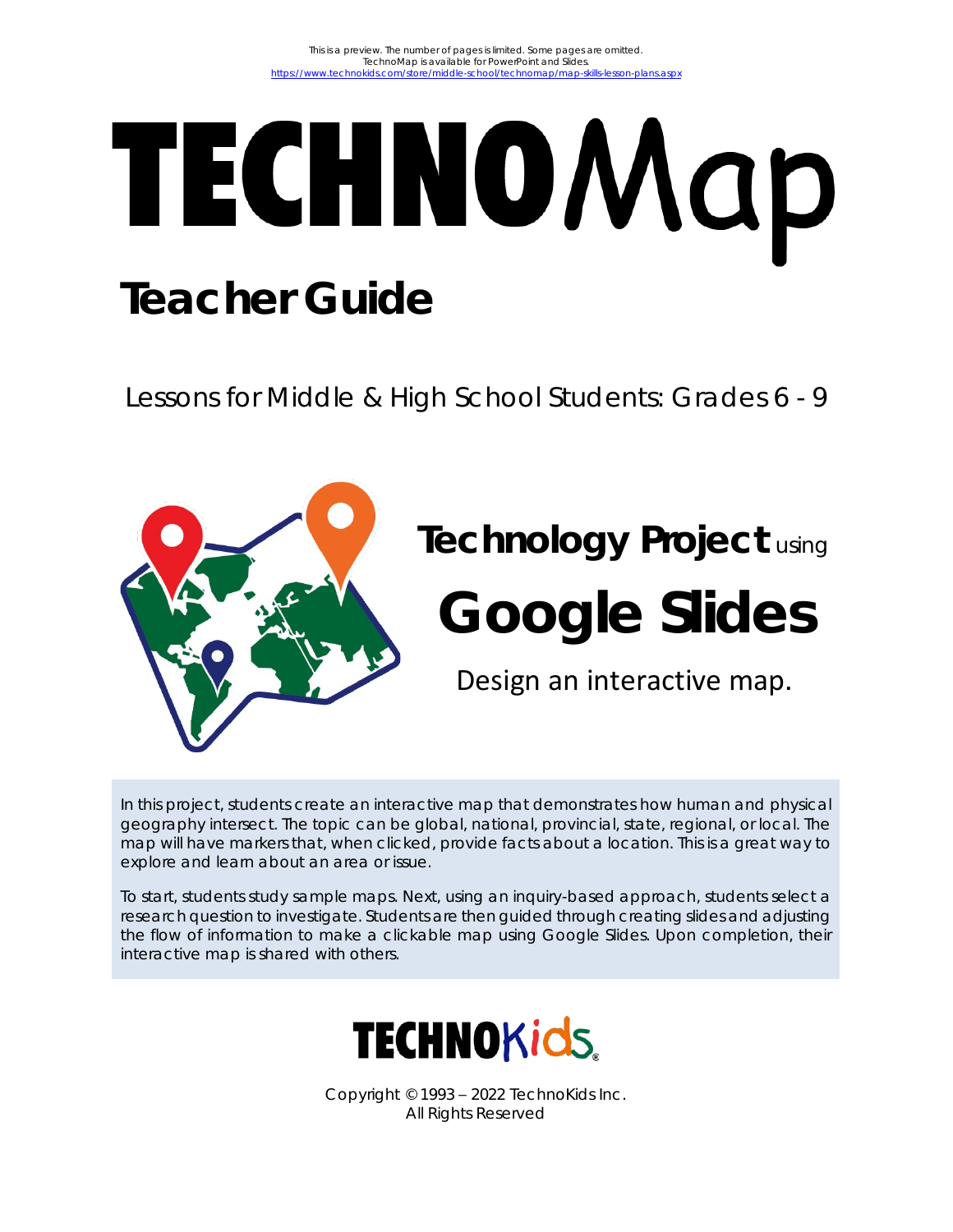# **Table of Contents**

| View Interactive Map to Discover another Problem with Slide Advancement 15 |  |
|----------------------------------------------------------------------------|--|
|                                                                            |  |
|                                                                            |  |
|                                                                            |  |
|                                                                            |  |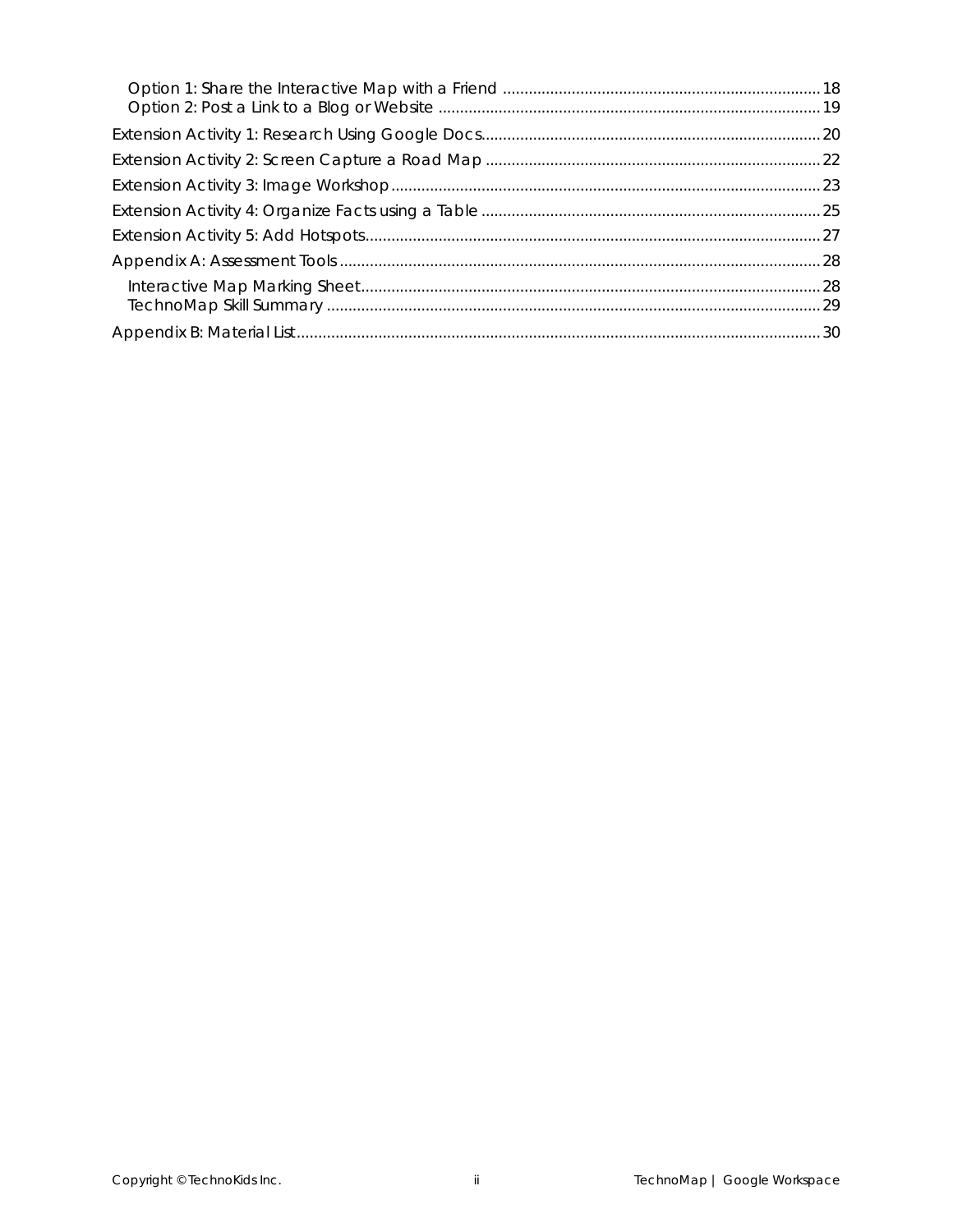# **TechnoMap Overview**

| Purpose: Create an interactive map that<br>communicates information about a location.<br>Objectives: (see Appendix A: Skill Summary)<br>identify a topic area for inquiry<br>investigate a research question<br>organize research findings<br>explain the importance of an area<br>create an interactive map<br>select an appropriate slide layout<br>apply a suitable slide background<br>format text to enhance readability<br>insert and format word art and pictures<br>connect information using hyperlinks<br>critically evaluate an interactive map<br>communicate with an audience<br>explore the interaction between human<br>and physical geography | Preparation: (see Preparing to Teach)<br>Install Google Chrome<br>$\bullet$                                                                                                                                                                                                                                                                                                                                                                              |  |
|---------------------------------------------------------------------------------------------------------------------------------------------------------------------------------------------------------------------------------------------------------------------------------------------------------------------------------------------------------------------------------------------------------------------------------------------------------------------------------------------------------------------------------------------------------------------------------------------------------------------------------------------------------------|----------------------------------------------------------------------------------------------------------------------------------------------------------------------------------------------------------------------------------------------------------------------------------------------------------------------------------------------------------------------------------------------------------------------------------------------------------|--|
|                                                                                                                                                                                                                                                                                                                                                                                                                                                                                                                                                                                                                                                               | Sign up for a Google Account<br>Install Adobe Reader or other PDF app<br>Share Map folder with students<br>٠<br>Prepare TechnoMap folder for Google Drive<br>(optional steps for Assignment 1)<br>Download and print Flashcards and Tool<br>$\bullet$<br>Summary from <b>TechnHub</b> (optional)                                                                                                                                                         |  |
|                                                                                                                                                                                                                                                                                                                                                                                                                                                                                                                                                                                                                                                               | Materials: (see Appendix B: for a complete list)<br>Map Checklist<br>٠<br>Map Marking Sheet<br>٠<br>Map Skill Summary<br>٠<br>Map folder<br>$\bullet$<br>Workbook Assignment Sheets<br>$\circ$<br>Sample Maps - Industry, Oil Spill Effects,<br>$\circ$<br><b>Transcontinental Railroad</b><br>o Organizer template (optional)<br>TechnoMap folder (optional)<br>٠<br>Parent Letter and Certificate (optional)<br>Flashcards and Tool Summary (optional) |  |

#### *Summary of Activities:*

- Gain an understanding of the purpose of an interactive map. View samples.
- Brainstorm a topic for the interactive map.
- Investigate a research question. Summarize findings in an organizer.
- Create a map slide with a Word art title and a suitable map of the area.
- Create information slides that contains facts about a location.
- Connect markers on the map to information slides. Troubleshoot problems to control slide advancement.
- Complete the interactive map and use a checklist to guide revisions.
- Share the interactive map with the teacher or friends.

#### *Extension Activities:*

- Research using Google Docs: Using the Explore tool to search for information. Cite the source.
- Screen Capture a Road Map: Use Google Maps to save a picture of a road map.
- Image Workshop: Discover multiple methods to insert images onto slides.
- Organize Facts using a Table: Summarize information or create a pro/con comparison.
- Add Hotspots: Insert a hyperlink onto a text box that links to a website about the topic.

#### *Assessment:*

- Self-Evaluation (Map Checklist Assignment 7)
- Teacher Evaluation (Map Marking Sheet, Map Skill Summary)

#### *Notes:*

- If you are a classroom teacher have students create an interactive map about a topic they are studying.
- If you are a computer teacher have students build an interactive map about a family holiday, neighborhood hotspots, or personal exploration of themselves.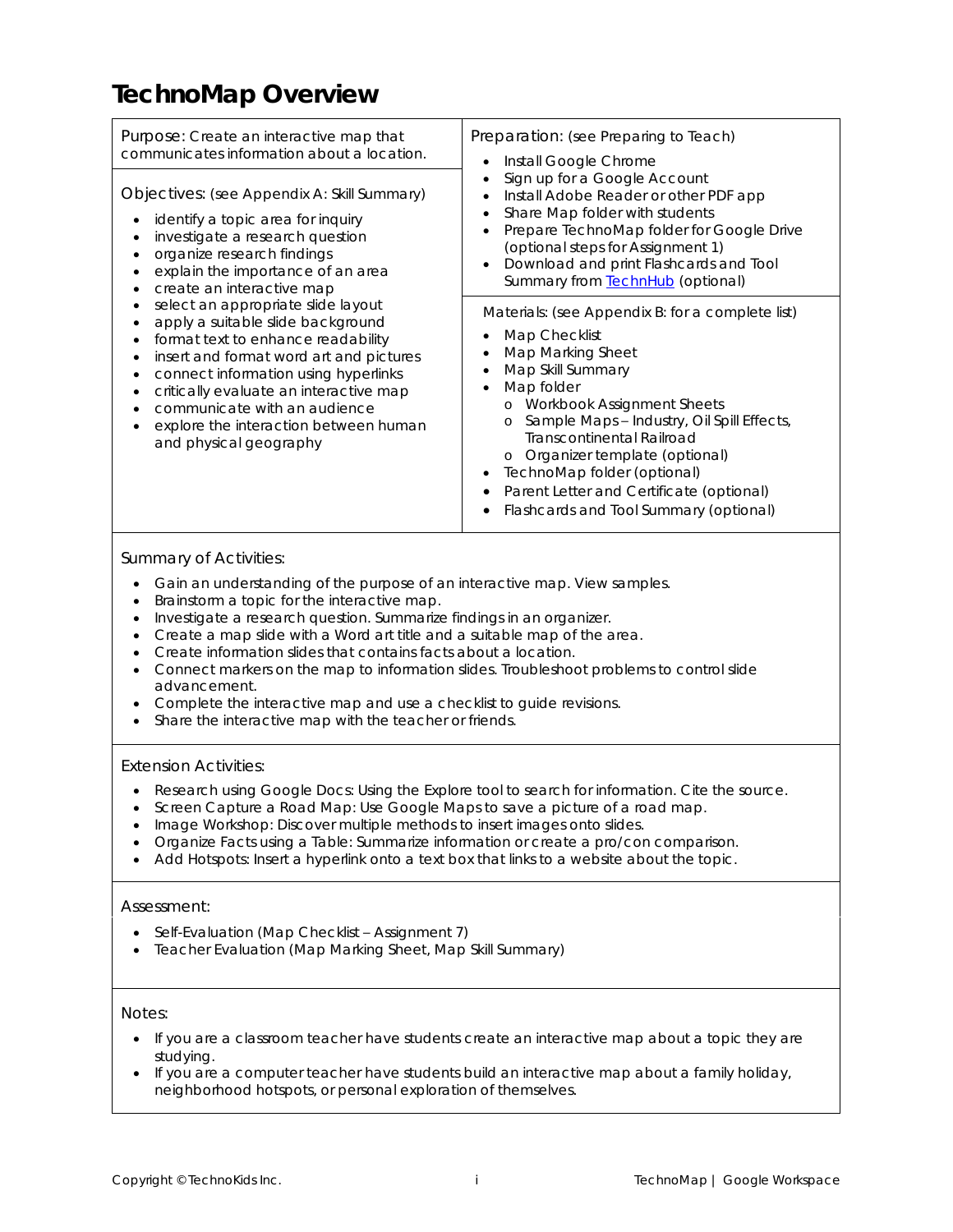# **Technology Integration Ideas**

TechnoMap integrates into curriculum. Students create an interactive map that explores how human and physical geography intersect. The map can be of the world, country, province or state, region, or a city. Select a topic based on an area of study within geography, history, or social studies curriculum. Below are some suggestions:

- *People and Places*: Explain how the land influences human activity. Map the use of natural resources, industry, or recreation in an area.
- *Historical Exploration:* Explore a time period or event in history. Map the location and detail the importance of historical battles, treaties, and exploration routes.
- *Celebrate Differences:* Pinpoint what makes an area unique. Map each region and explain what makes it different.
- *Current Events:* Report what is happening around the world, across the country, or in your own hometown. Map the site of each event and provide the facts.
- *National Pride:* Express why you love your country or city. Use cultural symbols to identify sites, events, landforms, or other locations that make it a great place to live.
- *Environmental Awareness:* Investigate an environmental issue. Map the impact it has had on an area.
- *Tourist Attractions:* Plan a trip or highlight reasons to visit an area. Map places that tourists will want to see.
- *Label It:* Label parts of a map. Provide facts and pictures about each location.
- *Personal Map:* Take a photograph of yourself. Place a map marker over your head that connects to a slide that tells about your beliefs, current mental state, dreams, or what you are thinking. Place a map marker over your heart that connects to a slide that expresses what you value or love. Place a map marker over your hands or feet that connect to a slide that reveals what you like to do, hobbies, interests, or skills.

#### *Understand the Big Picture*

#### Not sure where to integrate TechnoMap?

There are 3 samples provided for this project. The first sample is about Industry in Ontario. It examines how a few select industries affect the economy. The second sample is of the Gulf of Mexico. It explores the environmental impact of the oil spill in 2010. The third sample is of the first Transcontinental Railroad. It looks at how the need for more efficient travel was developed. These samples provide ideas on how you can integrate these activities into your curriculum.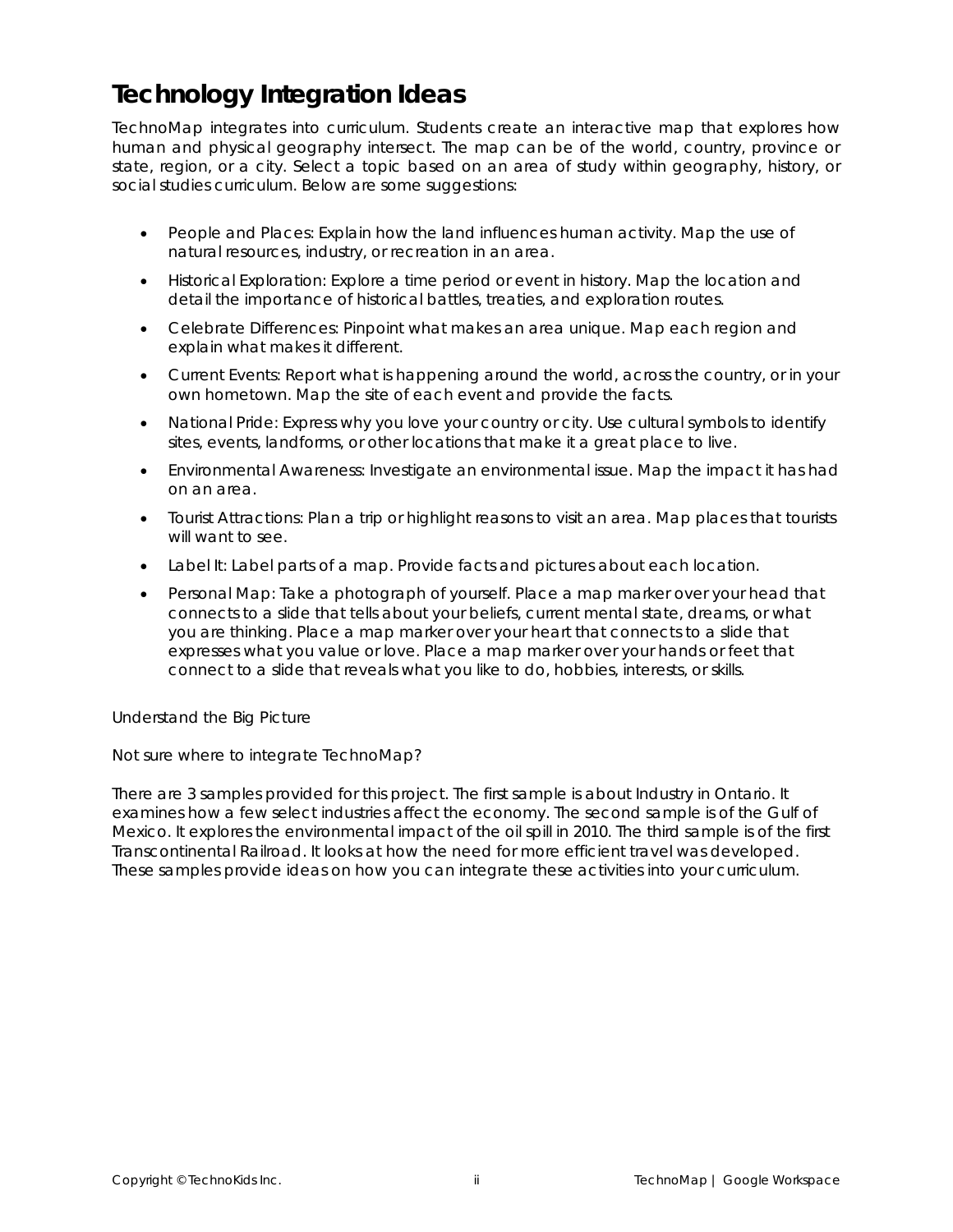### **Assignment 1 What is an Interactive Map?**

In this project, you are going to create an interactive map using Google Slides.

To prepare for this activity study sample maps to gain ideas about how you can creatively communicate information about a location.



#### **What is an Interactive Map?**

An interactive map contains markers that, when clicked, explain facts about the location. This is a great way to communicate information. You can make an interactive map that allows people to explore and learn. For example, the map can be about an area's:

- transportation system
- waterways
- natural resources
- landmarks
- distinct regions
- environment
- economy • industry
- agriculture
- manufacturing
- tourism
- recreation
- history
- indigenous people
- culture
- national identity
- current events
- heritage

You will be making an interactive map using Google Slides. On the first slide you will add a map. Markers will be placed onto the map to pinpoint areas of importance. Slides will be created providing information about each area. Markers will be added to the first slide and hyperlinks will connect markers to information slides.



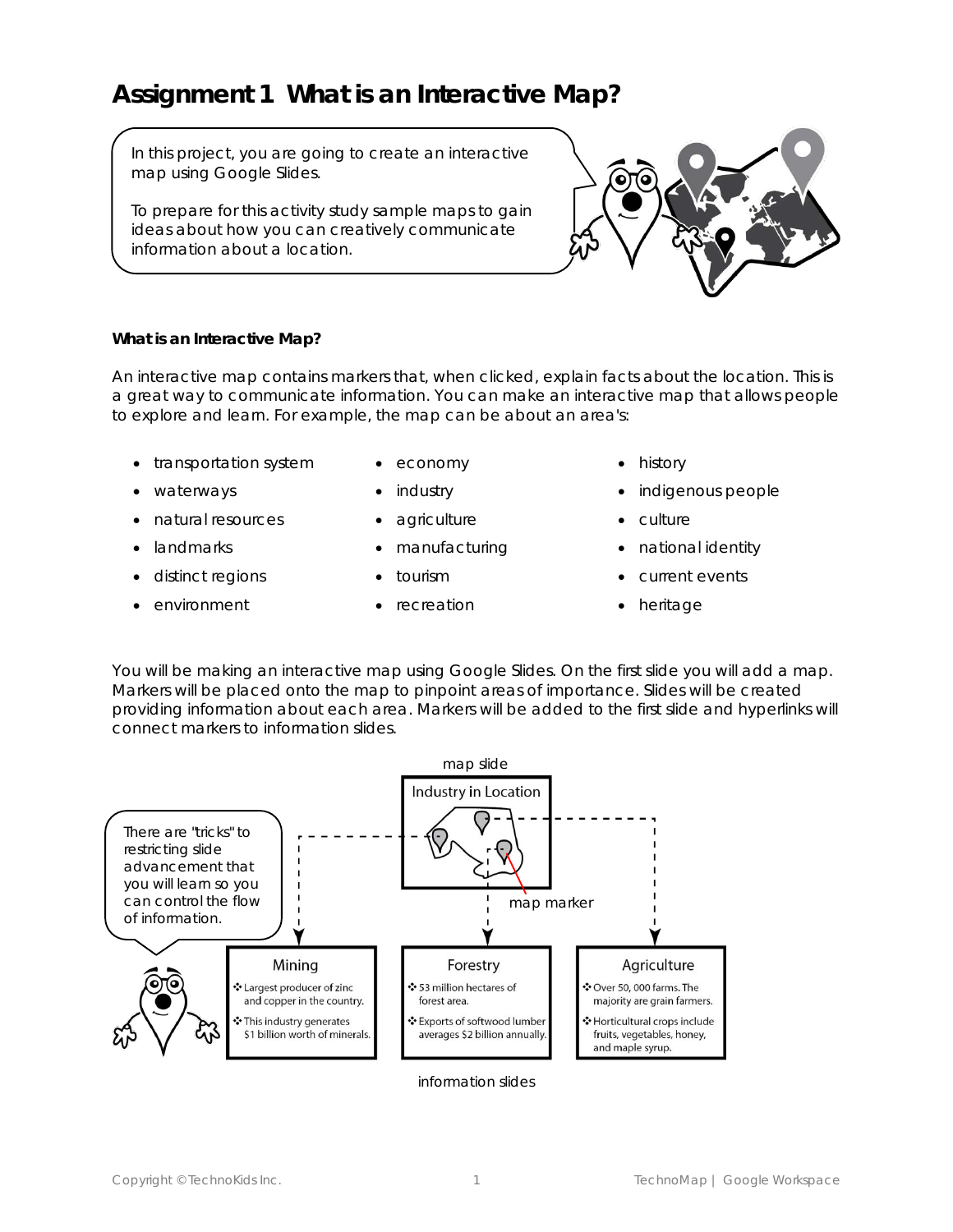**Study Sample Interactive Maps**

 $\triangleright$  Ask your teacher how to view the maps.

- 1. View the **industry** sample. Answer the questions.
- a. Click the tractor symbol. What information is displayed?

**Agriculture in Ontario**

- b. Click anywhere on the information slide. What happens? **Return to interactive map.**
- c. The interactive map has been created so that information flow is controlled. Click anywhere on the interactive map. Do NOT click a symbol. What happens? **Nothing**
- d. Click on the other two symbols. What information do they communicate about industry?

**Mining and Forestry in Ontario**

- 2. Return to the *Map* folder. View the **Oil Spill Effects** sample. Answer the questions.
- a. An interactive map can be used to describe an environmental issue. Look at the slide background. What does the design tell about the area? **It shows an actual photo of the oil spill.**
- b. Click a **black** marker. What information is on the slide? **Facts about: Deep-water Coral, Ridley Sea Turtle, Bluefin Tuna**
- c. Return to the map. Click *Deepwater Horizon Oil Spill Facts*. What information is included in the table? **Facts about oil spill: status, human cost, oil spilled, spill time, boom used, fines, solutions**
- 3. Return to the *Map* folder. View the **Transcontinental Railroad** sample. Answer the questions.
- a. An interactive map can be used to detail the importance of a historical event. Click the *Pros and Cons train* symbol. What is on the information slide? **Table listing pros and cons, link to a website about the railroad**
- b. Explore the interactive map. What do you like about the desian? **e.g. background, map, word art, transparent text boxes, crop images**







Get ideas for making your own interactive map. What

do you like?

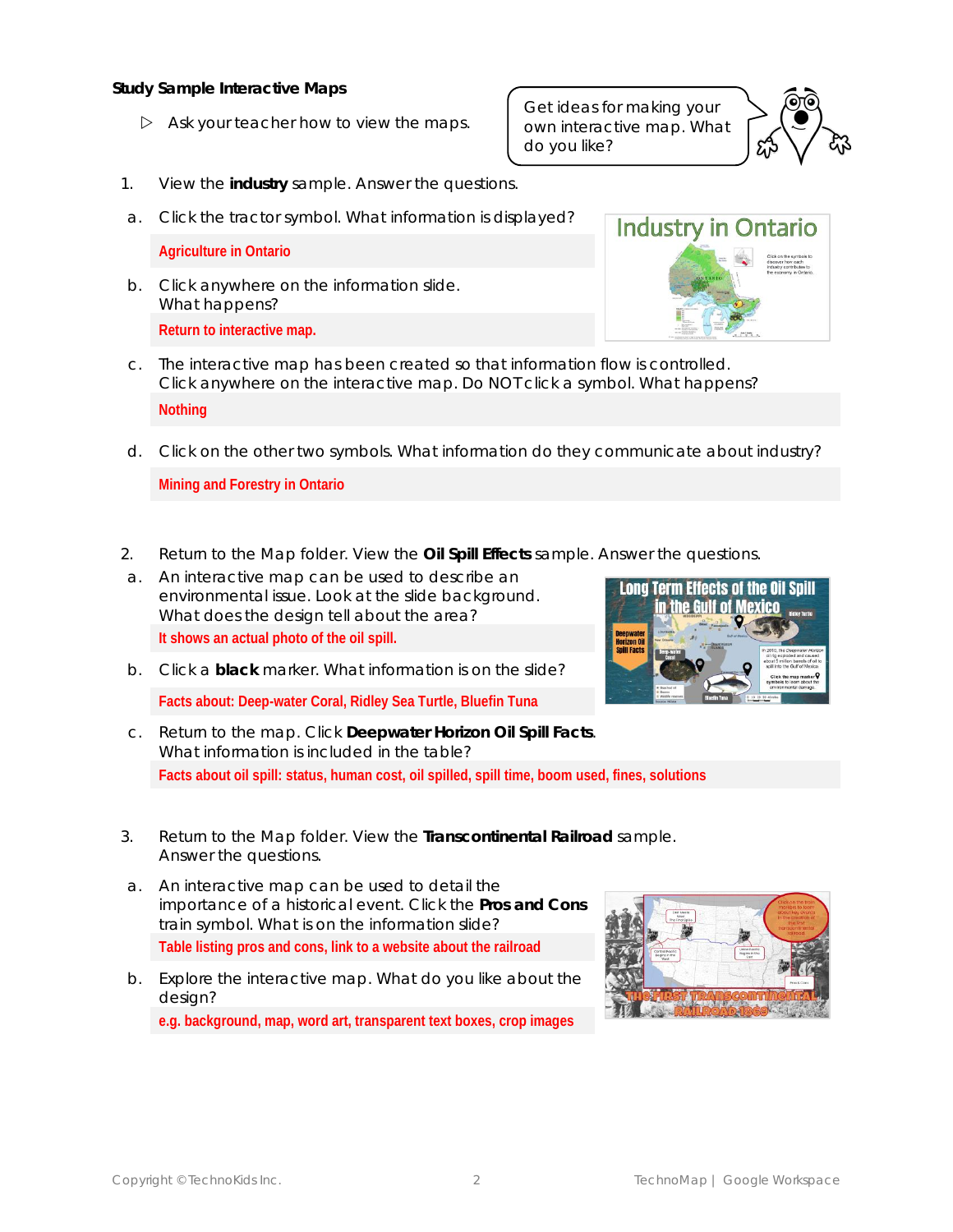# **Assignment 4 Create the Map Slide**

Using your research organizer, start to construct your interactive map. In this assignment you will:

- ✓ create a map title using Word art
- $\checkmark$  insert a picture of a map
- $\checkmark$  add a text box that provides instructions

**Login to Google Drive and Create a Presentation**

- $\triangleright$  Sign into Google Drive.
- Click *New.* Select *Google Slides*.

#### **Rename the File**

 In the TOP LEFT CORNER, click *Untitled presentation.* Type a **Map Name.** Press ENTER.

**Change Slide Layout to Blank**

- $\triangleright$  Close the *Themes* sidebar if it is open.  $\cdot$
- Click *Apply* l*ayout* from the Slides toolbar. Choose *Blank*  or from the Slide menu, click *Apply Layout* and choose *Blank.*



**Add a Map Title Using Word Art**

- Click the *Insert* menu and choose *Word art.*
- Type the **Map Title.** Press ENTER.



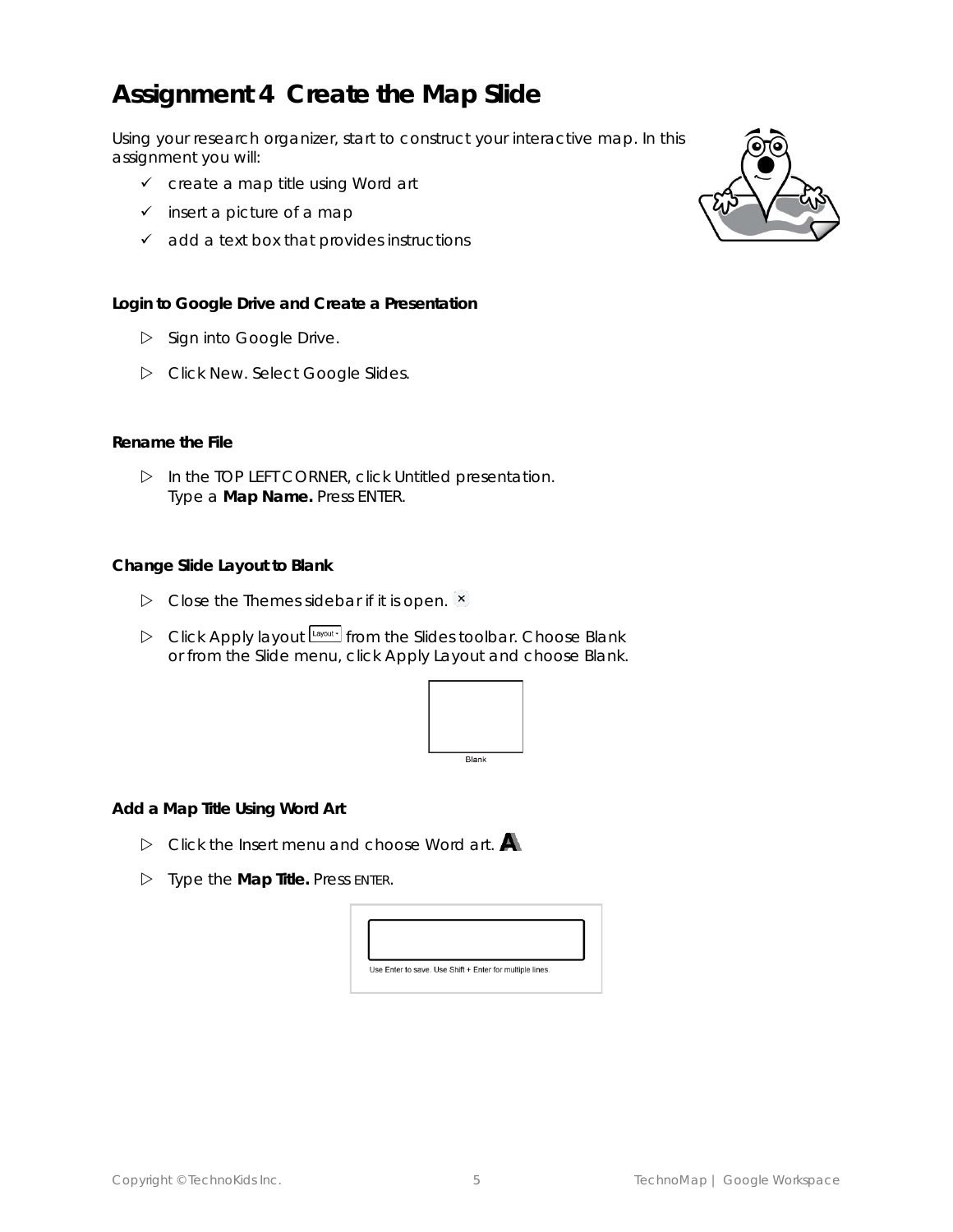With the Word art selected, click *Font* and pick a style for the letters.



- $\triangleright$  To change the letter size, rest the cursor over a handle. When it turns into a two-way  $\mathcal{F}_{\geq 0}$ arrow, drag IN to make the title smaller or OUT to make it larger.
- $\triangleright$  Position the Word art on the slide: Rest the cursor over the Word art. When it turns into a four-way arrow  $\mathcal{F}$ , drag into position.



Double click or right click on the Word art and choose *Edit Text*  $\blacksquare$  to make changes.

 $\triangleright$  Fill the Word art with a color that suits the topic. Click Fill color.  $\bigodot$ . Click *Solid* or *Gradient*. Pick an option.

| Solid          | Gradient |
|----------------|----------|
| SIMPLE-LIGHT-2 |          |
|                |          |
| <b>CUSTOM</b>  |          |
| ⊕              |          |
|                |          |
|                |          |
|                |          |
|                |          |
|                |          |

- Format the outline around the letters. Click *Border color*. Pick *Transparent* if you do not want a line OR a color if you do.
- **IF you have an outline:**
	- o Set the thickness. Click *Border weight*. From the menu select an option.
	- o Set a line style. Click *Border dash*. From the menu select an option.

| 1px  |
|------|
| 2px  |
| 3px  |
| 4px  |
| 8px  |
| 12px |
| 16px |
| 24px |
|      |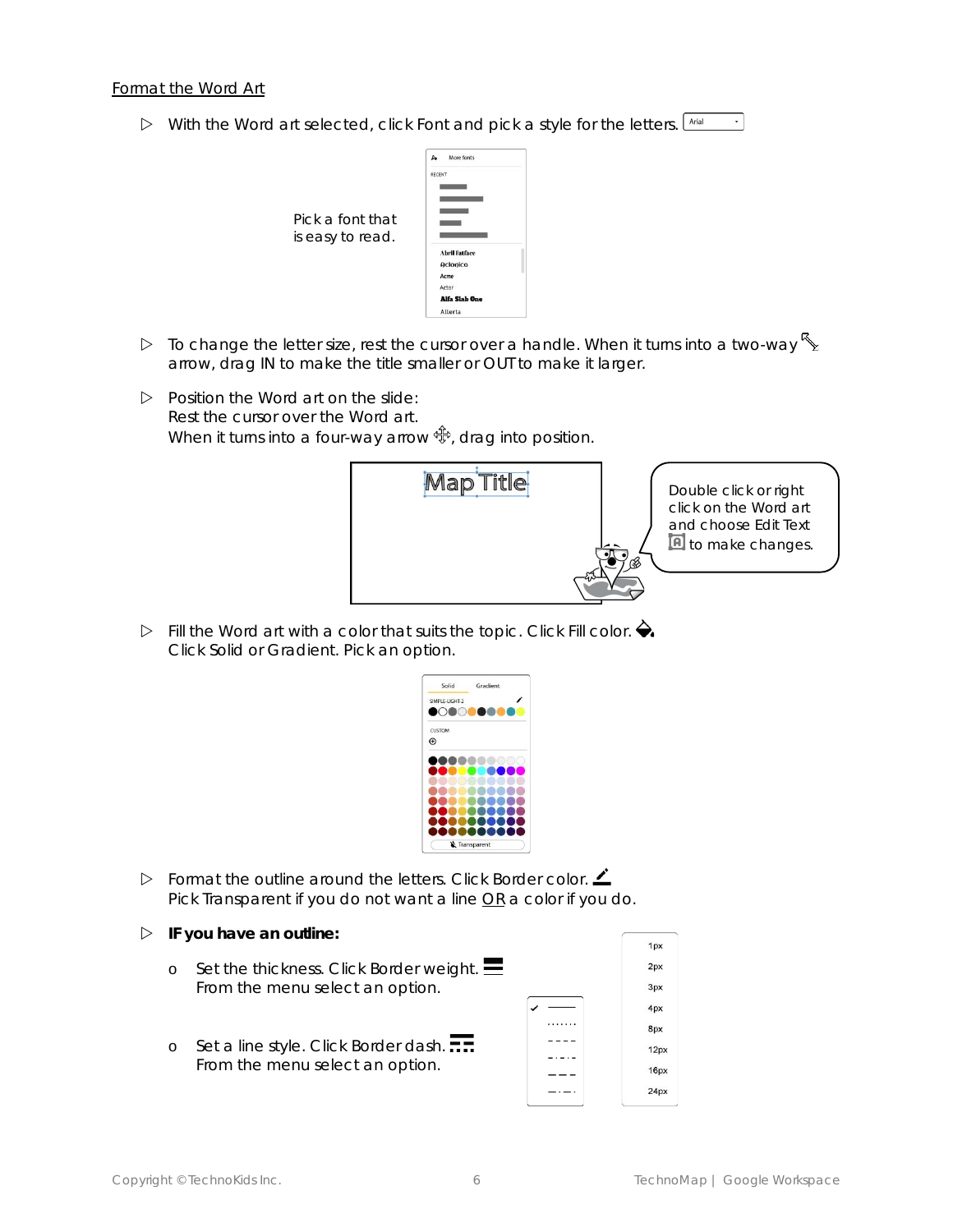**Insert a Picture of a Map**

- Click *Insert Image* or from the Insert menu, select *Image.*
- $\triangleright$  From the submenu, click Search the web.  $\mathsf Q$ 
	- o In the *Search for images* pane, type **location map** (e.g. Ontario map, map of Ontario, street map of Ontario). Press ENTER.
	- o Scroll through the pictures until you find one you like.
	- o Select the image.
	- o Click *Insert* if it is suitable or deselect the image and try again.



D Use your skills to resize  $\mathcal{L}$ , place  $\hat{\mathcal{F}}$ , apply a border  $\blacksquare$ , and set border color.  $\blacktriangle$ 

**Do you want to crop the picture into a shape? Click the Crop Image arrow**  $\boxed{\mathbf{A}^T}$ **.** Choose a category and then select a shape.

**Add a Text Box with Instructions**

- $\triangleright$  Click Text box.  $\Box$ Click and drag to draw a text box on the slide.
- Type **instructions** that will tell the viewer to click on map markers.
- Select the text, click *Font* and pick a style for the letters. [Arial]
- $\triangleright$  Click *Text color* and choose a color from the palette.  $\triangle$



D Use your skills to format the text box fill  $\triangle$ , border color  $\angle$ , and border weight.  $\equiv$ 

**TIP | Use a Shape instead of a Text box**

Click Shape **Q**. Choose a category and a shape. Click and drag to draw a shape. Type to add text.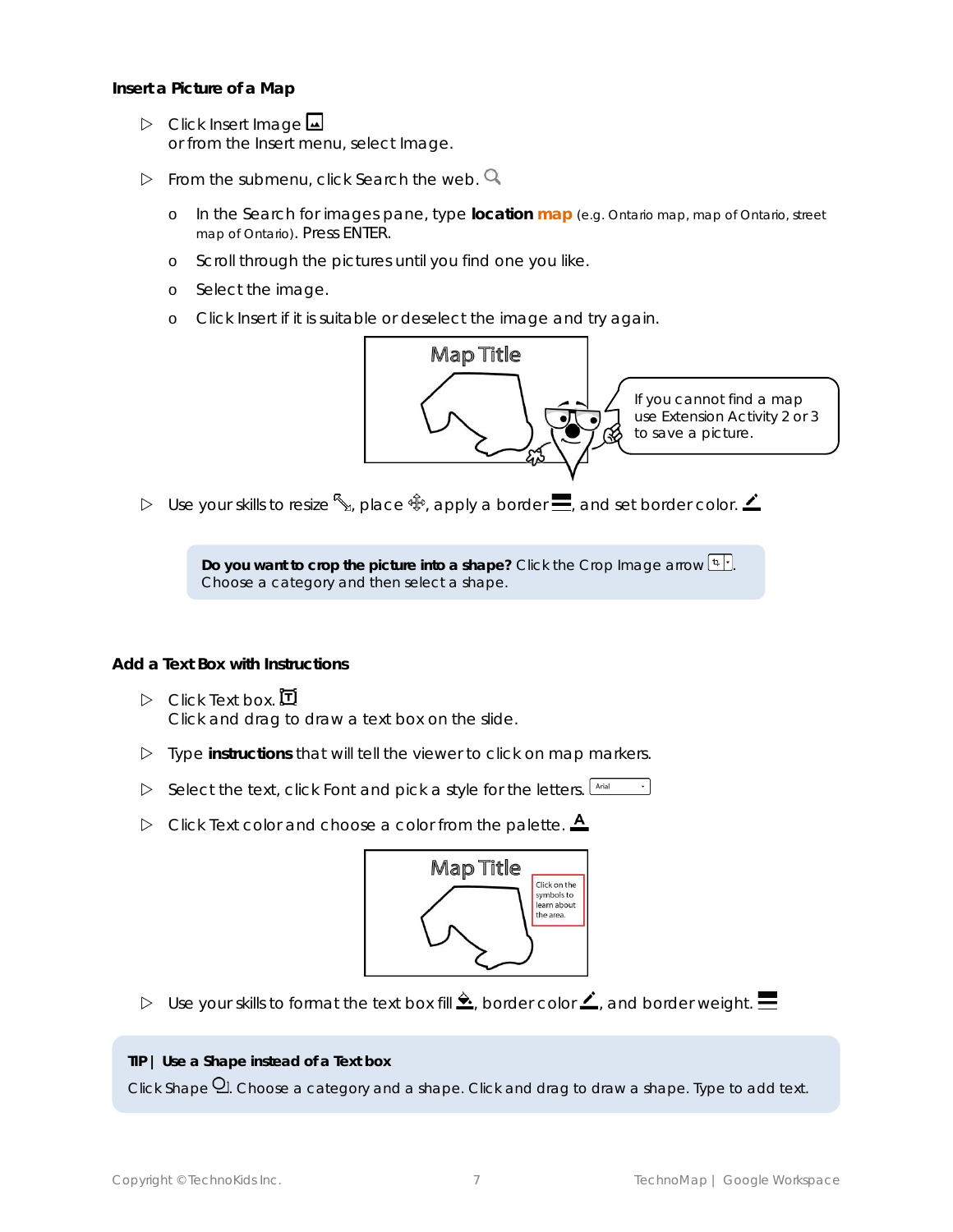**Add a Slide Background (Optional)**



You may like the white background. However, you may want to add a splash of color or use a picture as a background. If you do, follow these instructions.

- Click on a blank area of the slide or press ESC to deselect any objects.
- Click *Background.* Or from the Slide menu, click *Change background.*

#### Option 1: Choose a Color

Click the arrow beside *Color* and pick a color.



Pick a solid color or click *Gradient* to see more choices.

Click *Done.*

#### Option 2: Choose a Picture using Search

Beside Image, click *Choose image.*



- Click *Google Image Search.*
	- o In the search box, type a **search word.** Press ENTER.
	- o Scroll through the pictures until you find one you like.
	- o Click on it and then click *Select.*
- Click *Done.*

**Log Out from Google Drive**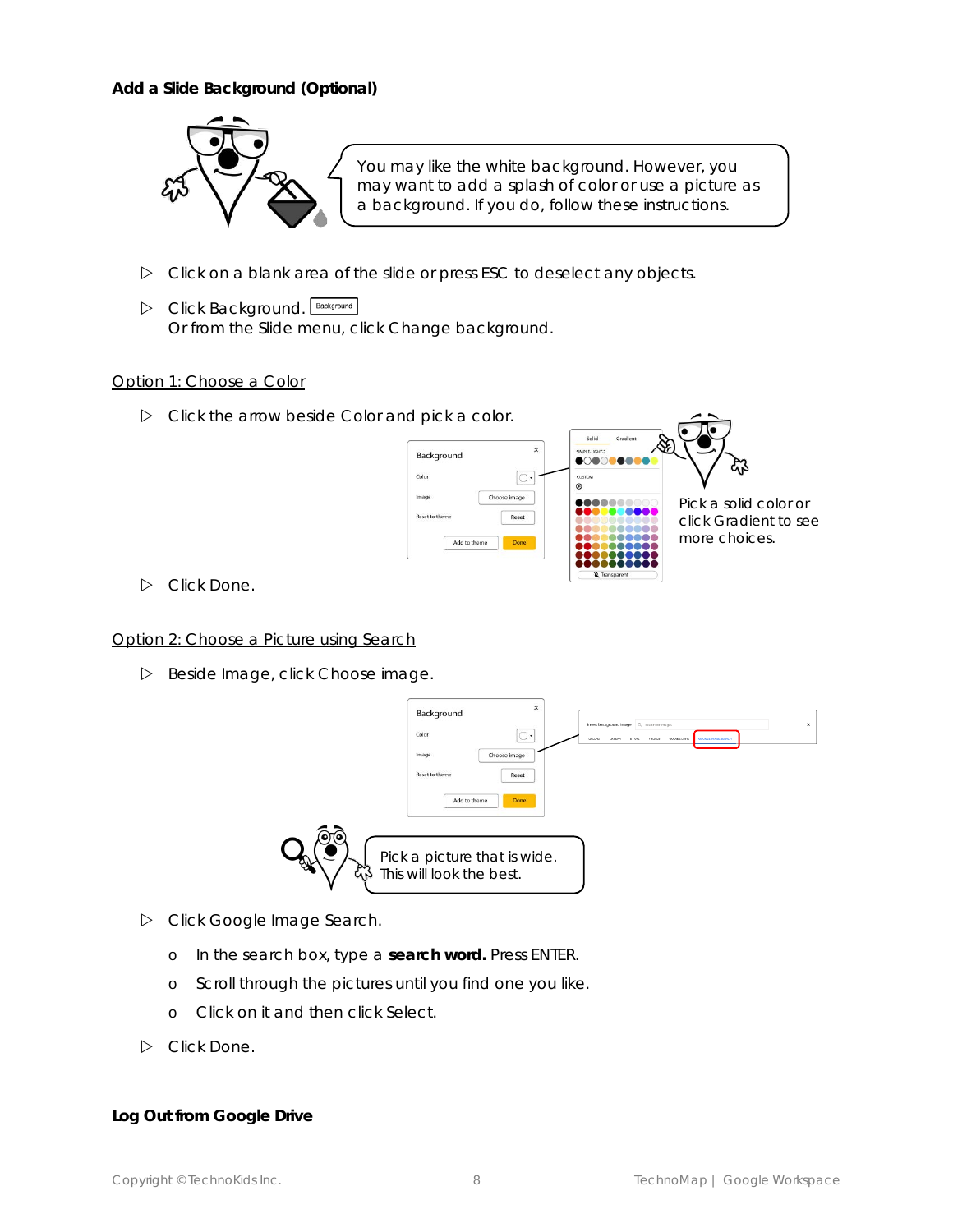# **Assignment 6 Connect Slides in Interactive Map**

In this assignment you use hyperlinks to control the flow of information on the interactive map. You will:

- ✓ add a map marker and insert a hyperlink to an information slide
- ✓ resolve slide advancement problems to control flow of information on the map slide
- $\checkmark$  use skills to add remaining map markers
- $\checkmark$  connect each information slide to the map slide

**Log into Google Drive and Open the Interactive Map**

 $\triangleright$  Display the title slide.



#### **Add a Map Marker**

You need to place markers onto your map. A marker can be a symbol of an object to represent the information it will lead to, or it can be a simple push pin.



**Map Marker Search Words** Add *clip art* or *clipart* to your search word.

- map marker map pointer map markers • push pin • object name
- Click *Insert Image* or from the Insert menu, select *Image.*
- $\triangleright$  From the menu, click Search the web.  $\mathsf Q$ 
	- o In the search pane, type **map marker.** Press ENTER*.*
	- o Scroll through the pictures until you find one you like.
	- o Click on it and then click *Insert.*



 $\triangleright$  Use your skills to resize  $\mathbb S$  and place  $\mathbb P$  the marker on the map.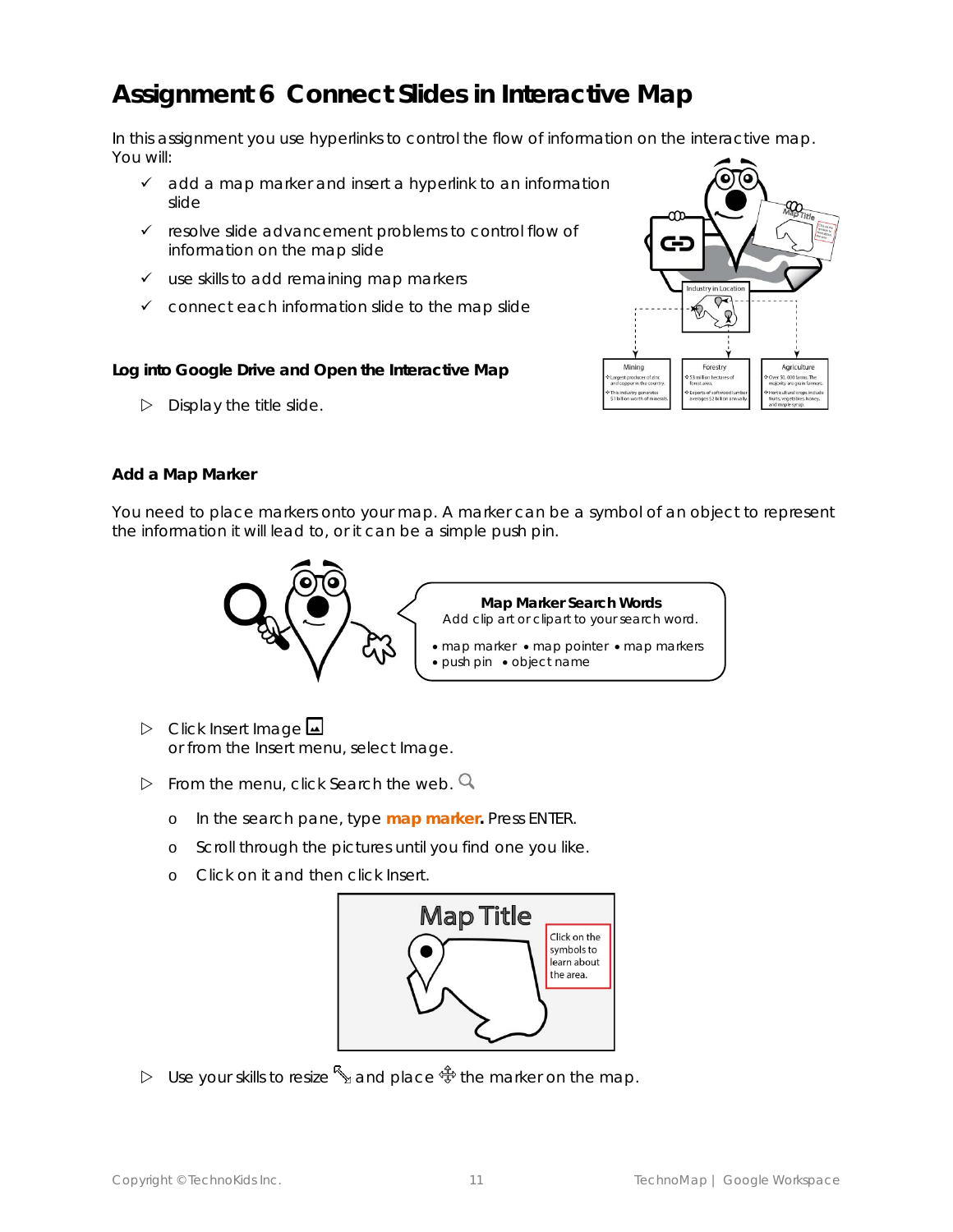**Insert a Hyperlink onto the Map Marker**

- $\triangleright$  Select the map marker on the slide.
- $\triangleright$  Click *Insert link*. **CD**
- Select *Slides in this presentation* Pick the appropriate slide from the list.



 $\triangleright$  To edit the link, click on the marker. Click  $Z$  to edit or  $\infty$  to remove the link.



**View Interactive Map to Discover a Problem with Slide Advancement**

- **D** Click Present. **D** Present -
- $\triangleright$  Click the map marker.



Click *Previous,* to return to the map slide.

$$
\begin{pmatrix} 1 & 2 & 3 & 1 \end{pmatrix}
$$

 $\triangleright$  Click ANYWHERE on the map.

What happens? *You go to an information slide!*

**You need to fix this problem!** Only the map markers should advance slides.



 $\triangleright$  Press ESC to exit presentation mode.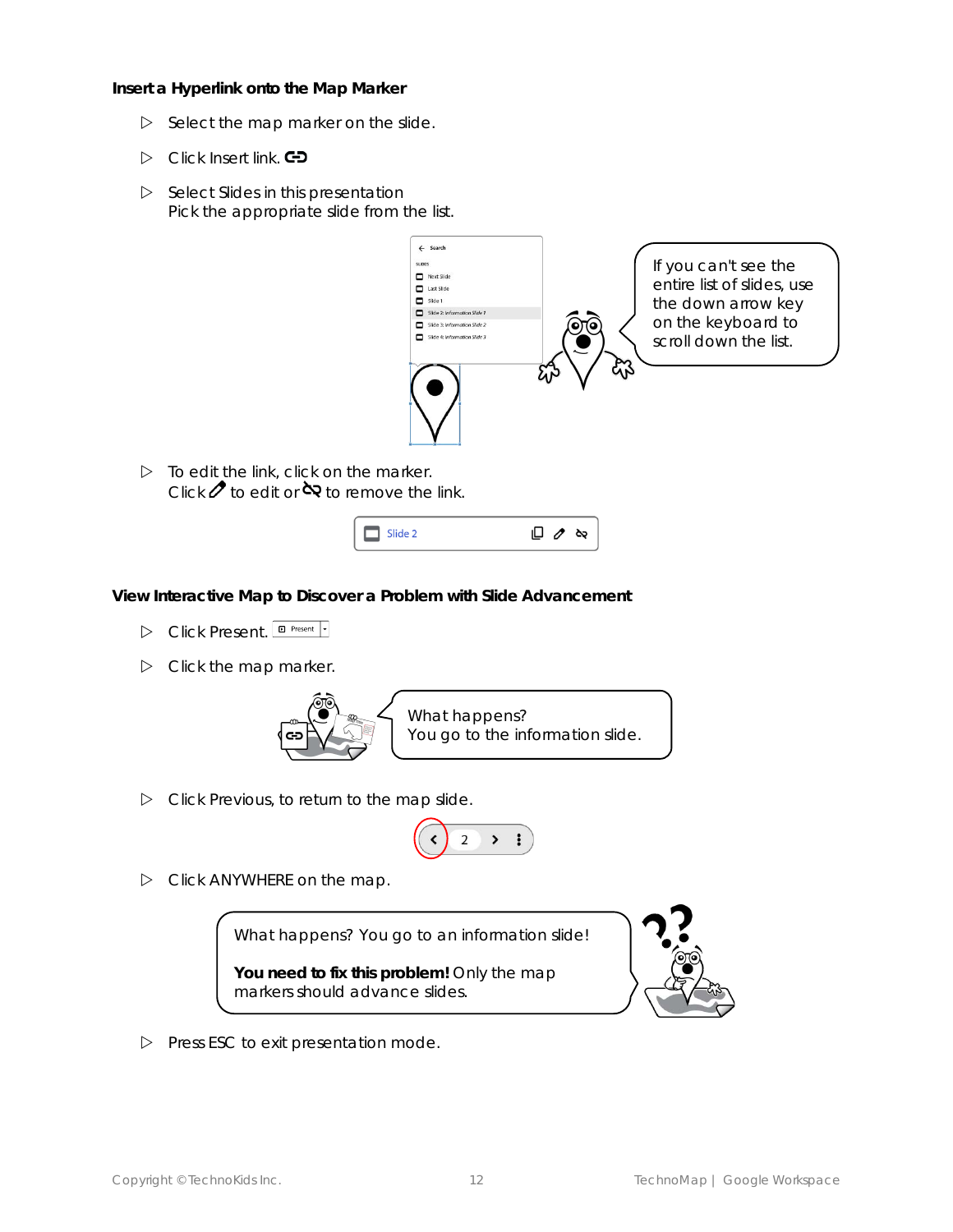**Add a Shape with a Hyperlink to Control Slide Advancement**

ONLY a map marker should advance slides. You are going to add a shape with a hyperlink that will be used to control the flow of information.

Draw a Rectangle over the Map Slide

- $\triangleright$  Display the title slide.
- **D** Click Shape. **Q**

Click the *Shapes* category, then select the *rectangle.*

| Shapes                         |                                                                            |
|--------------------------------|----------------------------------------------------------------------------|
| Arrows<br>Callouts<br>Equation | ◯△ <u>\</u> <i>ଯ∆</i> ◇◇◎⑦◎◎◎<br>ଓ `ଓ୦⊡ମଧ⊄୦ତ88<br>◘◎◎△ <del>D</del> ©♡९≎〔ଠ |
|                                | <b>□□◇<i>□</i>□□</b> □♂○○△□<br>OUARO X OAVAD                               |

 $\triangleright$  Draw a box on a portion of the map slide.



Change the *Fill color* to *Transparent*.



Insert a Hyperlink that Connects to the Map Slide

- With the rectangle selected, click *Insert link*.
- Select *Slides in this presentation* Pick *Slide 1* from list. (It is the map slide.)



When a person clicks on the map slide they are clicking the shape. The shape when clicked will show the map slide instead of advancing to the next slide.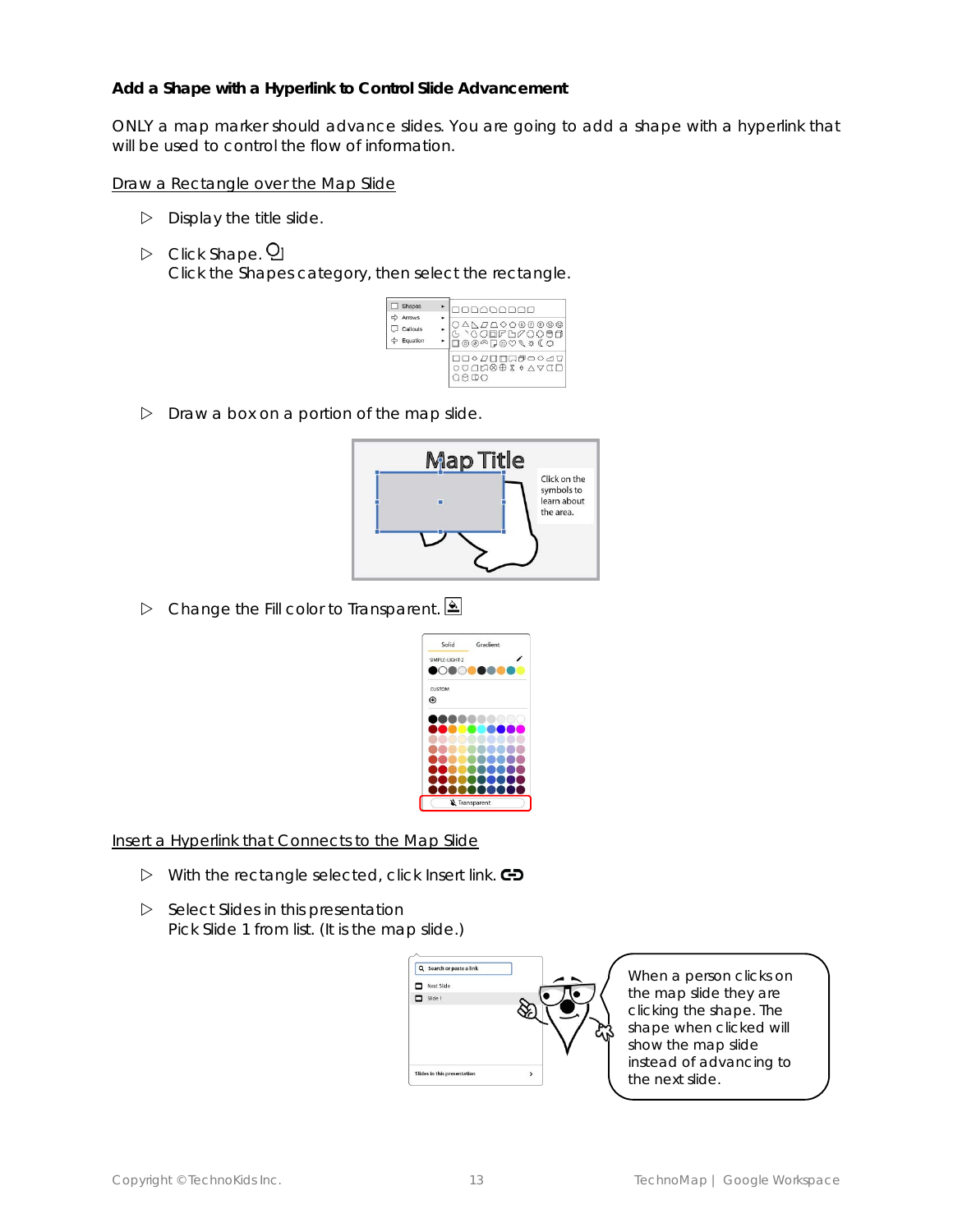$\triangleright$  Resize the rectangle to cover the ENTIRE map slide.



**View Interactive Map to Discover a Problem with the Map Marker**

- **D** Click Present. **E** Present |
- $\triangleright$  Click ANYWHERE on the map.



What happens? *You stay on the map slide.*

 $\triangleright$  Click the map marker.

What happens? *You can't click the marker.* **You need to fix this problem!** The map marker must be on top of the shape.



**Map Title** ∖∣հա

 $\triangleright$  Press ESC to exit presentation mode.

**Change the Object Order of the Map Marker to Fix the Problem**

- $\triangleright$  Select the rectangle. Resize it so that you have access to the map marker.
- $\triangleright$  Right click the map marker. From the menu select *Order*. Select *Bring to front*.

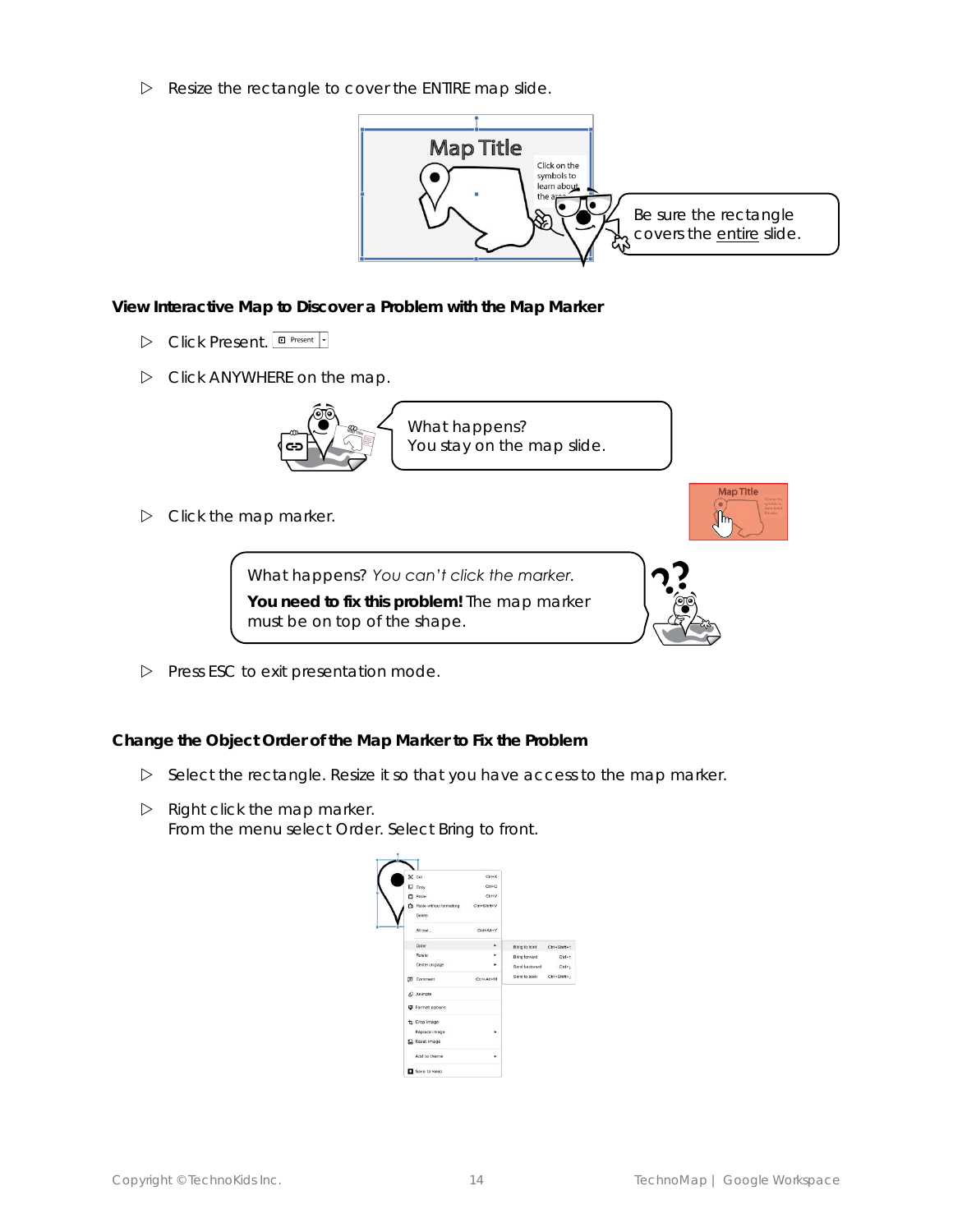- $\triangleright$  Restore the rectangle to fill the slide.
- $\triangleright$  Align the rectangle on the slide:
	- o Right click the rectangle. From the menu select *Center on page*. Select *Horizontally*.
	- o Right click the rectangle AGAIN. From the menu select *Center on page*. Select *Vertically*.
- **Test the Presentation** 
	- **o** Click Present. **E** Present -
	- o Click ANYWHERE on the map. It should NOT advance.
	- o Click on the MAP MARKER. It should advance to the information slide.
- $\triangleright$  Press ESC to exit presentation mode.

**Add Remaining Map Markers to Connect to Information Slides**

 $\triangleright$  Use your skills to add more map markers. Connect each one to the correct information side.



**TIP**

The new map markers are added ON TOP of the rectangle so there is no need to adjust object order.

**View Interactive Map to Discover another Problem with Slide Advancement**

- **D** Click Present. **E** Present -
- $\triangleright$  Click a map marker.
- $\triangleright$  Click ANYWHERE on the information slide.

What happens? *You go to the next slide!* **You need to fix this problem!** When an information slide is clicked it should display the map slide.



 $\triangleright$  Press ESC to exit presentation mode.

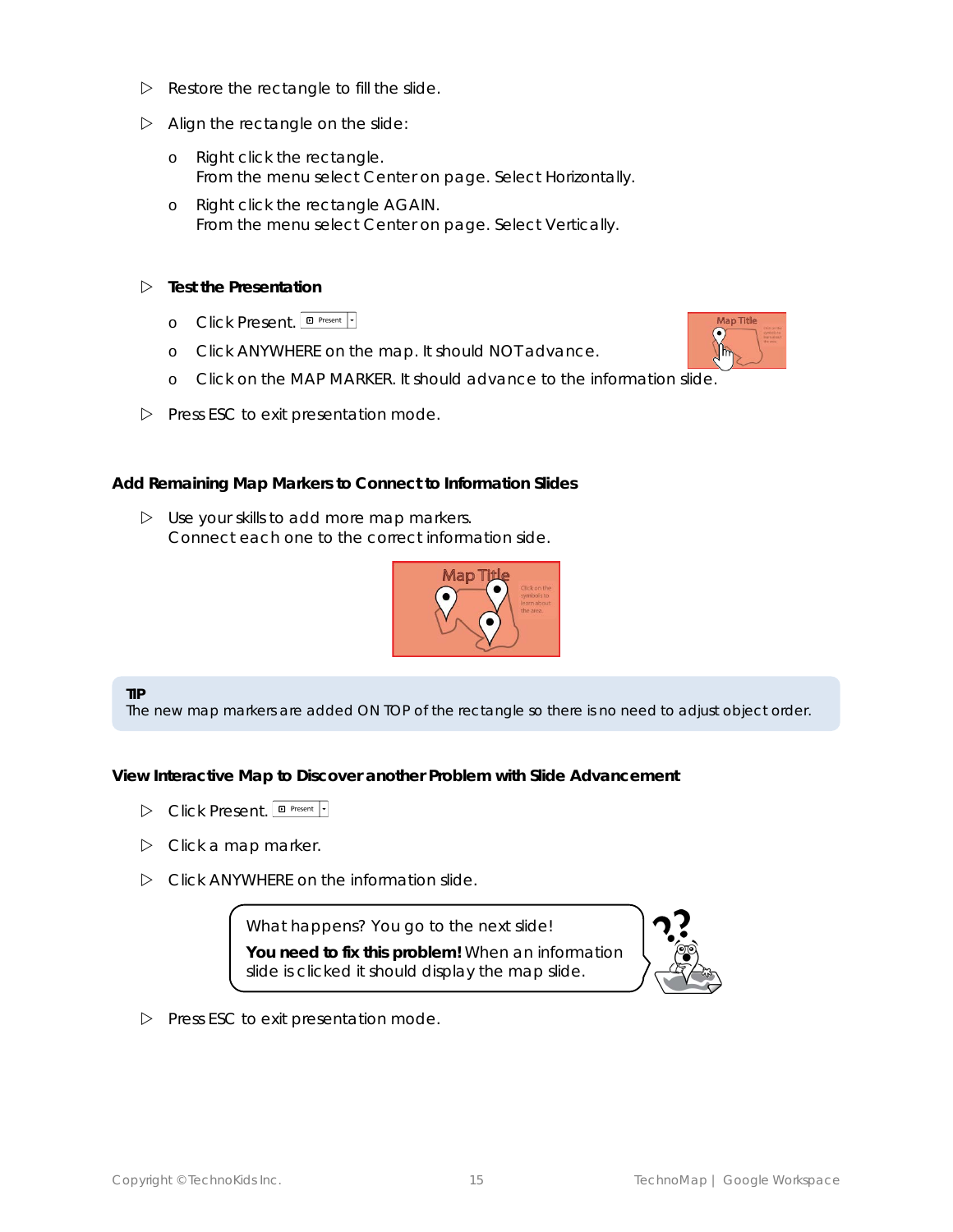**Add a Shape with a Hyperlink to Information Slides to Fix Problem**

- $\triangleright$  View the first information slide.
- $\triangleright$  Draw a rectangle over the information slide.  $\Omega$

#### **TIP**

Draw a small rectangle to more easily access the hyperlink menu then resize the shape to fit the slide.

- $\triangleright$  Change the fill color to *Transparent*.
- $\triangleright$  Add a hyperlink to go to the map slide:
	- o With the rectangle selected, click *Insert link*.
	- o Select *Slides in this presentation* Pick *Slide 1* from list. (It is the map slide.)
- $\triangleright$  Resize the rectangle to cover the entire slide.
- **Repeat for the other information slides.**



Each information slide should have a rectangle with a hyperlink that connects to the map slide.

**Check the Links**

- Display the map slide and click *Present*.
	- o Click a map marker.
	- o Click the information slide. It should take you back to the map slide.
	- o Check the remaining markers and information slides.
- $\triangleright$  Make any adjustments.

**Log Out from Google Drive**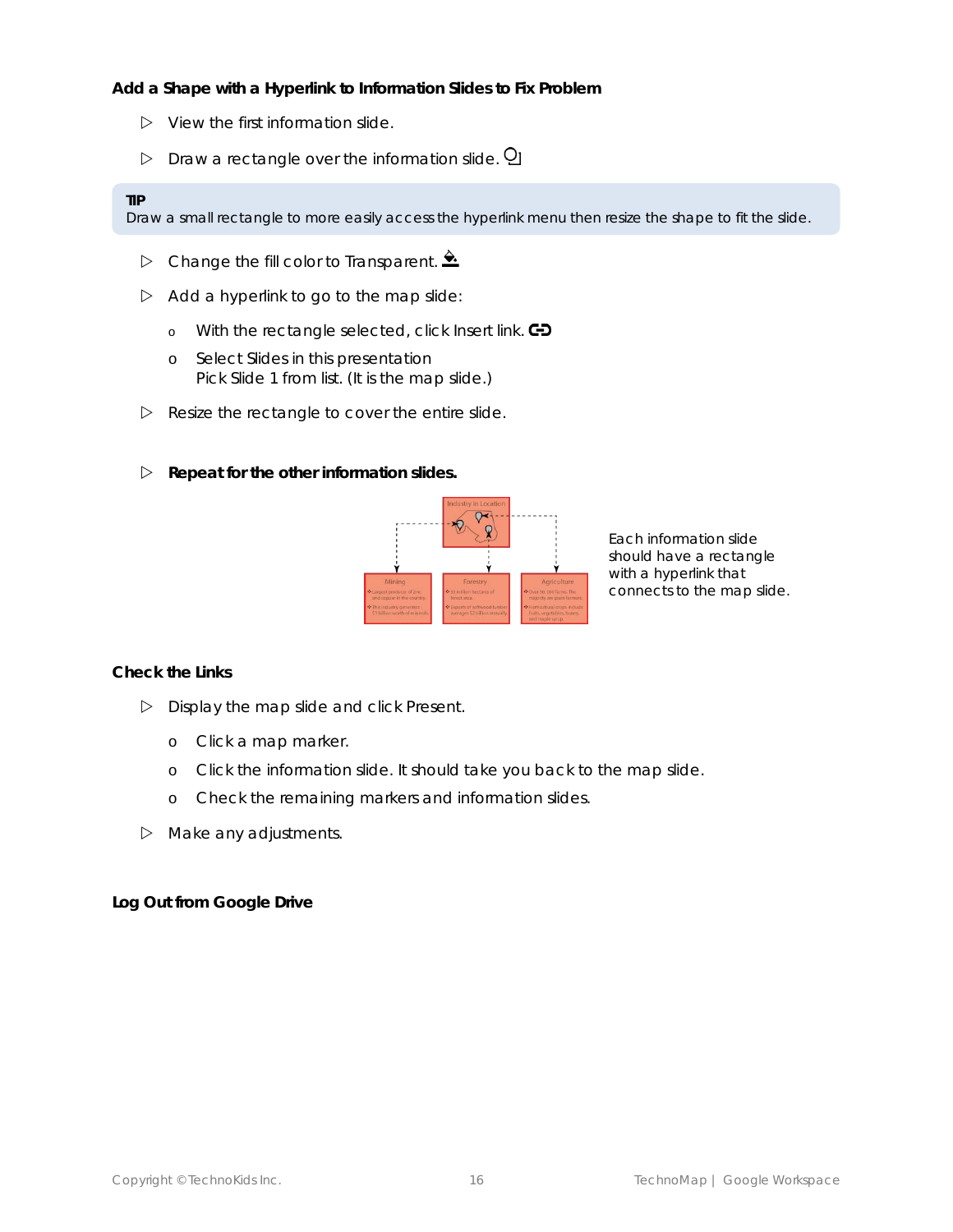### **Extension Activity 4: Organize Facts using a Table**

What type of facts or figures do people want to know about your topic? Using a table is a great way to communicate information clearly. A table is a grid made up of rows and columns. Row headings can be added to the first column. Information is then placed in each table row.

|            | <b>Facts and Figures</b>  |  |
|------------|---------------------------|--|
| Population | 35,000,000                |  |
| Language   | <b>English and French</b> |  |
| Capital    | <b>City Name</b>          |  |
| Currency   | <b>Dollars</b>            |  |
| Area       | 9,000,000 km <sup>2</sup> |  |

Follow the instructions to create a table.

- $+$   $\,$   $\,$   $\,$ 1. Click the *New slide* arrow.
- 2. Select the *Title Only* layout.



- 3. Click in the title placeholder and type a **Title.**
- 4. Create a table.
	- a. Click the *Insert* menu and select *Table.*
	- b. Drag the cursor over the grid until the table is **2 x 2**, then click to apply.
	- c. Hold the cursor over the table border until it turns into a four-way arrow.
	- d. Drag the table to position it below the title.



5. Add the **row headings** into column 1.

**TIP | Change the Number of Rows or Columns**

**Add a row quickly** | Position the cursor in the rightmost cell of the bottom row. Press TAB. **Add a row/column**| Click and drag to select a row/column. Right click on the selection and choose an option to insert a row or column.

**Remove a row/column** | Click and drag to select a row/column. Right click on the selection and choose *Delete row* or *Delete column*.



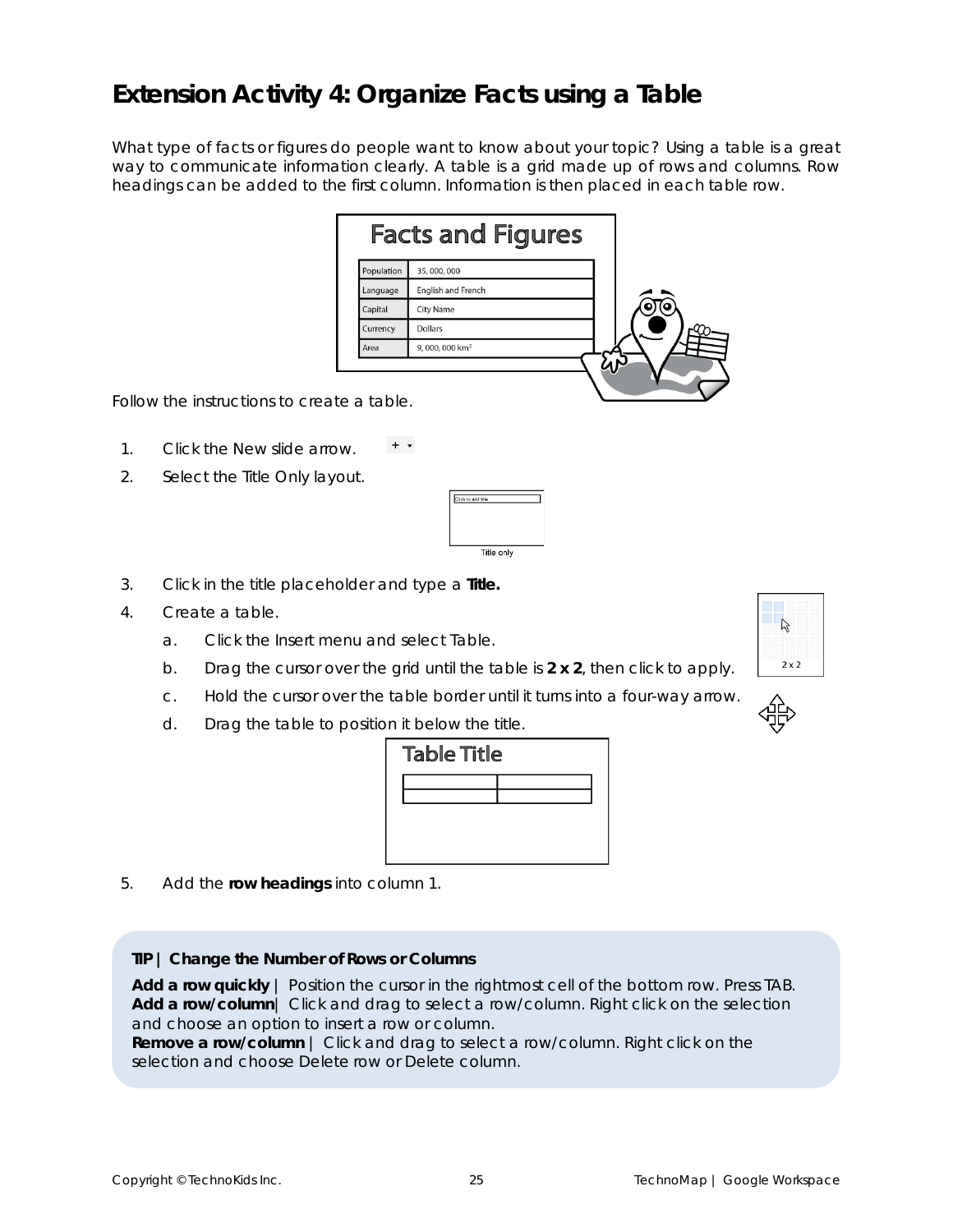- 6. Adjust column width to make more room for the facts.
	- a. Hold the cursor over the vertical border in the middle of the table.
	- b. When the cursor turns into a two-way arrow, drag the border line to the LEFT.



- 7. Add the **facts** into the table.
- 8. Use your skills to format the text: Arial
- 9. Fill the row headings with color:
	- a. Select **column 1**.
	- b. Click the *Fill color* tool. Select an option from the palette.

| Heading 1 | Interesting fact |
|-----------|------------------|
| Heading 2 | Interesting fact |
| Heading 3 | Interesting fact |

- 10. Apply a border line:
	- a. Click and drag to select **ALL the CELLS**.
	- b. Pick a border color  $\angle$  and border weight.  $\equiv$
- 11. Add a link from the table slide to the map slide:
	- a. Add a rectangle to cover the slide.  $Q$
	- b. Set the fill color to transparent.  $\triangle$
	- c. Insert a link to connect to the map slide.  $\bigoplus$
- 12. On the map slide, add a marker to the map and then connect it  $\bigoplus$  to the table slide. *Remember to link the table slide back to the map slide.*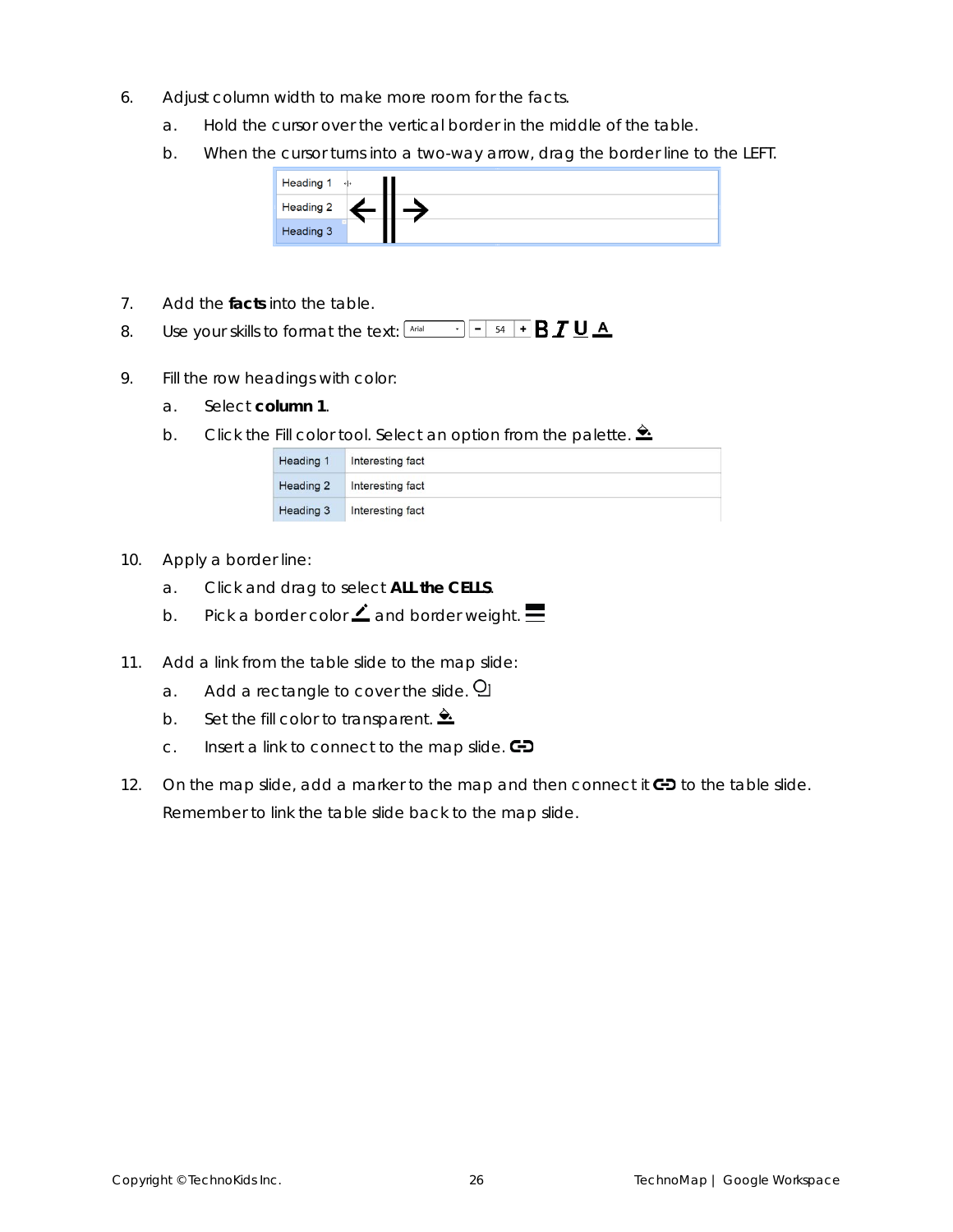# **Appendix A: Assessment Tools**

# **Interactive Map Marking Sheet**

| Navigation |                                                                                                                                                                                |     |
|------------|--------------------------------------------------------------------------------------------------------------------------------------------------------------------------------|-----|
|            | On the map slide, ONLY the map markers advance slides.<br>Map markers connect to correct information slides.<br>All information slides connect to the map slide when clicked.  | /3  |
| Content    |                                                                                                                                                                                |     |
|            | Each map maker is placed in the correct location.<br>The information on each slide is interesting and tells about the location or topic.<br>Spelling on all slides is correct. | /16 |
| Design     |                                                                                                                                                                                |     |
|            | The map is suitable to topic.<br>Slide backgrounds are attractive and enhance the message.<br>The information on each slide is formatted so that it is easy to read.           | 76  |
| Comments:  |                                                                                                                                                                                | /25 |